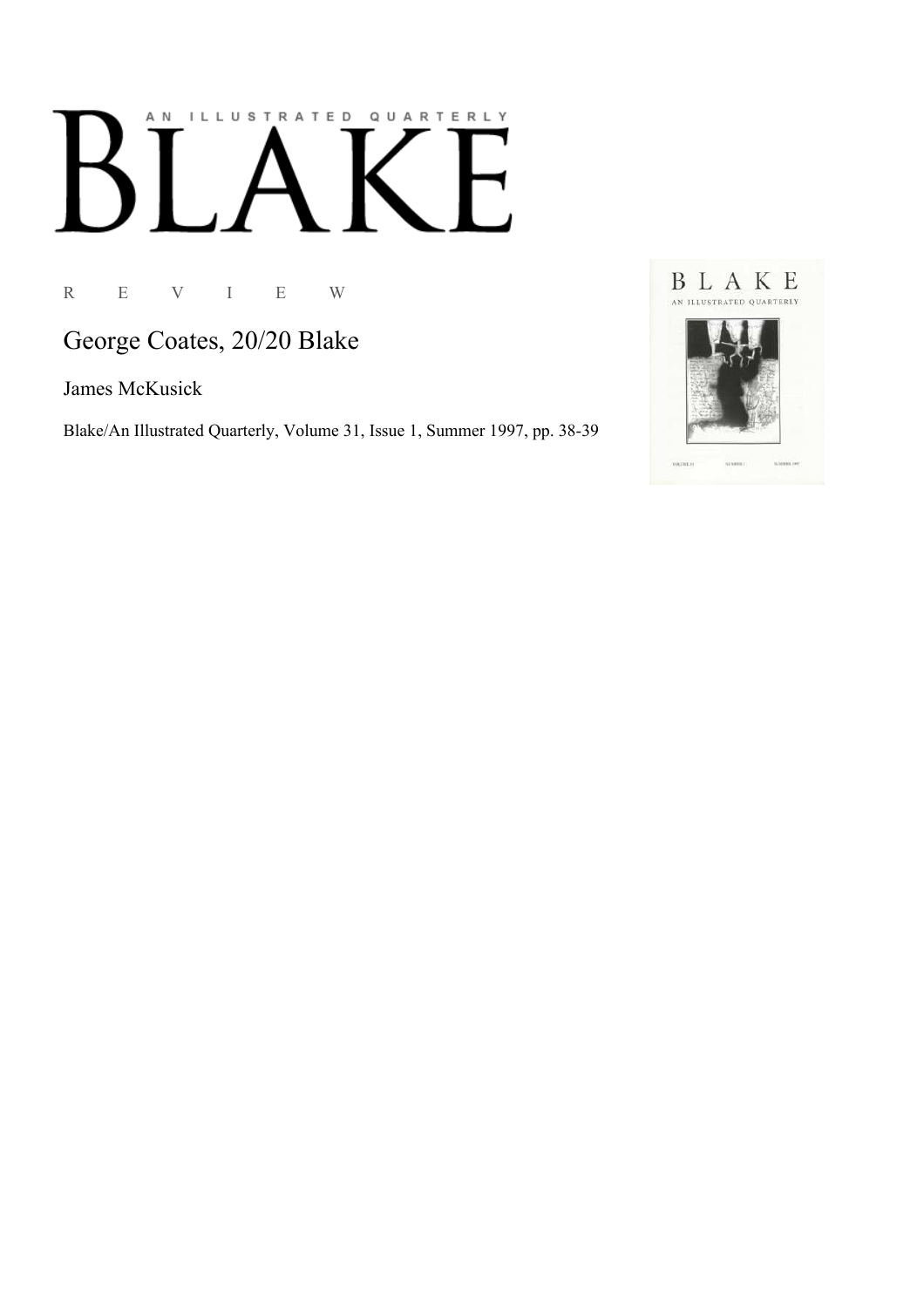sions of *Vala.* In light of Lincoln's book, the physical aspects of the manuscript can no longer be separated from interpretive discussion. This new standard adds a level of sophistication and complexity to considerations of *Vala* that has already emerged in treatment of the illuminated works. Such wide-ranging considerations of the material and thematic complexities encountered when reading this difficult manuscript may also renew our way (or ways) of thinking, talking and writing about Blake.

## Works Cited

- Ault, Donald. *Narrative Unbound: Revisioning William Blake's* The Four Zoas. Barrytown: Station Hill Press, 1987.
- Bentley, Jr, G. E., ed. Vala *or* The Four Zoas: *A Facsimile of the Manuscript, A Transcript of the Poem and a Study of its Growth and Significance.* Oxford: Clarendon Press, 1963.
- DiSalvo, Jackie. *War of Titans: Blake's Critique of Milton and the Politics of Religion.* Pittsburgh: University of Pittsburgh Press, 1983.
- Eaves, Morris. *The Counter-Arts Conspiracy: Art and Industry in the Age of Blake.* Ithaca: Cornell University Press, 1992.
- Erdman, David V. "The Binding (et cetera) of *Vala!' The Library: A Quarterly Journal of Bibliography* 19 (1964): 112-29.
- . ed. *The Complete Poetry and Prose of William Blake.*  Newly revised ed. Berkeley: University of California Press, 1982.
- Essick, Robert N. *"The Four Zoas:* Intention and Production." *Blake* 18 (1985): 216-20.
- . *William Blake: I'rintniaker.* Princeton: Princeton University Press, 1980.
- Frye, Northrop. *Fearful Symmetry: A Study of William Blake.*  Princeton: Princeton University Press, 1947.
- Keynes, Geoffrey, ed. *Blake: Complete Writings with Variant Readings.* New York: Oxford University Press, 1972.
- Kilgore, John. "The Order of Nights Vila and Vllb in Blake's *The Four Zoas." Blake* 12 (1978): 107-13.
- Lefebvre, Mark. "Note on the Structural Necessity of Night Vllb." *Blake* 12 (1978): 134.
- Lincoln, Andrew. "The Revision of the Seventh and Eighth Nights of *The Four Zoas*." *Blake* 12 (1978): 114-33.
- Mann, Paul. "The Final State of *The Four Zoos'' Blake* 18  $(1985): -15.$
- Otto, Peter. "Final States, Finished Forms, and *The Four Zoas." Blake 20 (\987):* 144-46.
- . Is There a Poem in This Manuscript?" *Blake* 22 (1989): 142-44.
- Rosso, Jr., George Anthony. *Blake'\* Prophetic Workshop: A Study* of The Four Zoas. London: Associated University Press, 1993.
- Santa Cruz Blake Study Group. "Review of David V.

Erdman, ed., *The Complete Poetry and Prose of William Blake': Blake* 18 (1984): 4-31.

- Viscomi, Joseph. *Blake and the Idea of the Book.* Princeton: Princeton University Press, 1993.
- Wilkic, Brian and Mary Lynn Johnson. *Blake's* Four Zoas: *The Design of a Dream.* Cambridge, Mass.: Harvard University Press, 1978.



*20/20 Blake.* Written and Directed by George Coates. North American Premiere: Civic Center Theater, San Francisco, 17 January 1997. World Premiere: Teatro Sergio Cardoso, Sao Paulo, Brazil, 4 September 1996.

# Reviewed by JAMES MCKUSICK

*0/20 Blake,* a dramatic and musical performance based  $\angle$  on the life and work of William Blake, recently concluded a production at the Civic Center Theater in San Francisco. Perhaps the most innovative feature of this lush scenic production, written and directed by George Coates, is its digital manipulation of Blake's paintings and engravings to create the illusion of three dimensions when viewed by the audience through special 3-D glasses. Familiar images from Blake's illuminated books are magnified to enormous size and projected onto the stage, thus enabling the performers to walk into, through, and behind the engravings. This technique, initially somewhat disorienting to the observer, is nevertheless effective in drawing the audience